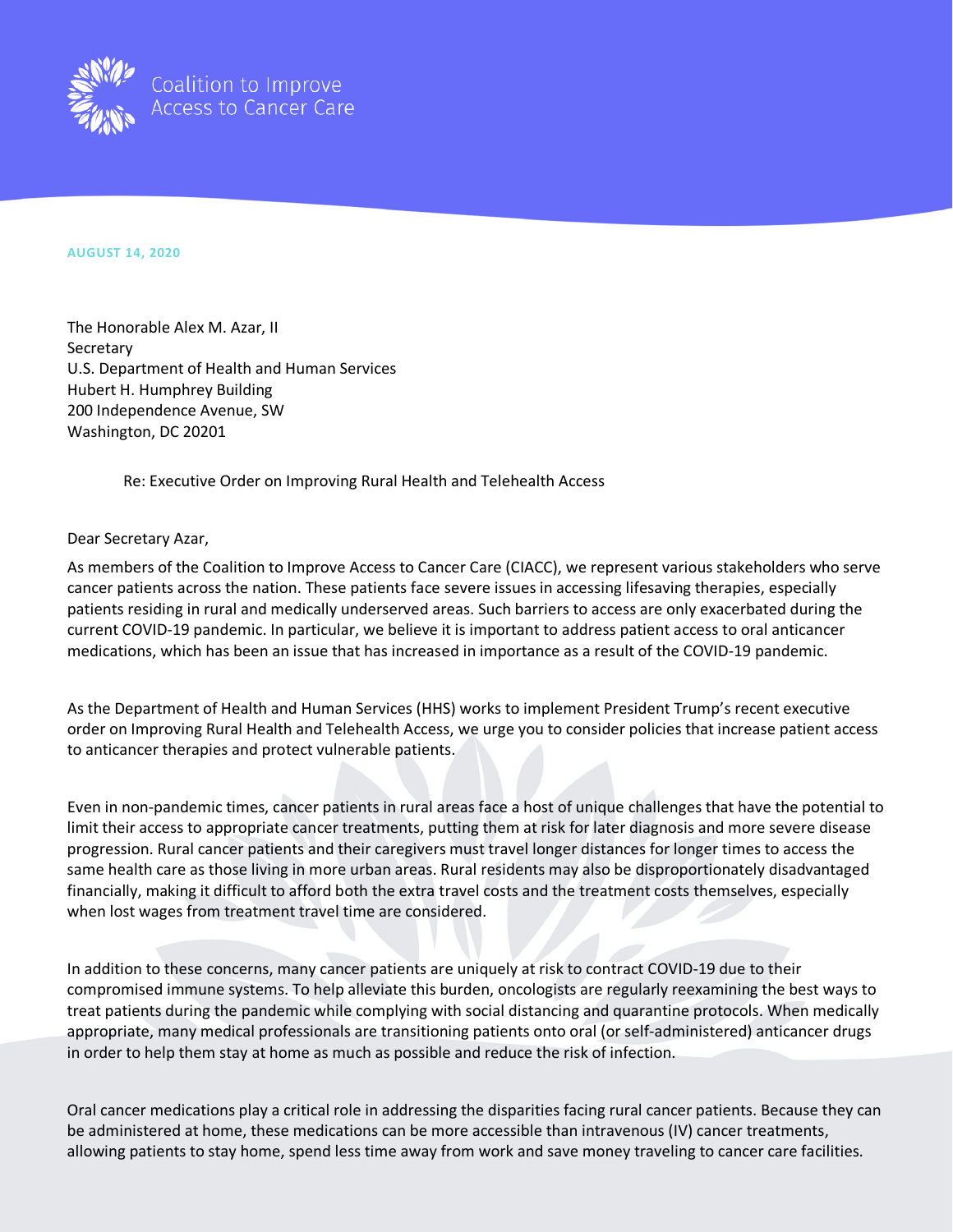Additionally, while oral treatments have side effects (as do IV treatments), the symptoms associated with oral medications tend to be less severe and more manageable for patients, saving trips to the local medical centers and reducing overall system usage in areas already overstressed.

Unfortunately, these oral anticancer treatments are, in many cases, inaccessible to patients due to high out-ofpocket costs stemming from outdated insurance benefit design. As you may know, many cancer patients today are covered under insurance policies which require patients to pay higher out-of-pocket costs for anticancer treatments delivered orally instead of intravenously. This unnecessary discrepancy in cost-sharing means that many cancer patients face significant financial barriers to oral therapies, which may be more appropriate for many patients, especially rural residents during a nationwide pandemic.

As you know, the President's executive order directs HHS to develop a report regarding existing and upcoming policy initiatives to increase rural access to health care. In order to assist rural cancer patients, we urge you to support a solution for patients. Standalone legislation does exist that would accomplish this goal permanently, the *Cancer Drug Parity Act (S.741/H.R. 1730)*. This bipartisan bill could substantially help patients who are unable to access their medications, particularly at the present time with many vulnerable cancer patients in rural areas. The bill addresses this by improving patient access to other forms of treatment and standardizing cost-sharing systems across IV, oral, and other self-administered treatments. Ideally, this issue would be fixed on a permanent basis; however, we believe a 3-year authorization of this legislation or taking action with similar intent could help patients in the interim. We believe that addressing the issue only for the length of the public health emergency would not be sufficient as it is anticipated that the strain on the healthcare system could last for several years. Additionally, a three-year authorization period will allow HHS the ability to collect important data that will guide future discussion on this issue.

We appreciate your leadership and the Department's critical work during this pandemic to ensure that the American people are given all of the necessary tools to survive and thrive during these unprecedented times. The cancer community stands ready to work with you to continue to advance policy changes that will allow cancer patients to access lifesaving cancer treatment. Thank you in advance for considering supporting the *Cancer Drug Parity Act* or a similar temporary authorization to assist rural patients during the current pandemic and beyond.

Allowing more patients to stay safe at home will help prevent further spread of the COVID-19 virus and help protect rural patients already facing significant disparities in access to treatment. For further questions about the need for these changes, please contact Robin Roland Levy, Senior Director of Public Policy and Advocacy for the International Myeloma Foundation at 201-220-9137 or [rlevy@myeloma.org.](mailto:rlevy@myeloma.org)

Respectfully,

AIM at Melanoma Alliance for Patient Access American Cancer Society Cancer Action Network American Society of Hematology Aplastic Anemia and MDS International Foundation Association for Clinical Oncology Association of Community Cancer Centers Association of American Cancer Institutes Association of Pediatric Hematology/Oncology Nurses Cancer*Care*  Cancer and Careers/CEW Foundation